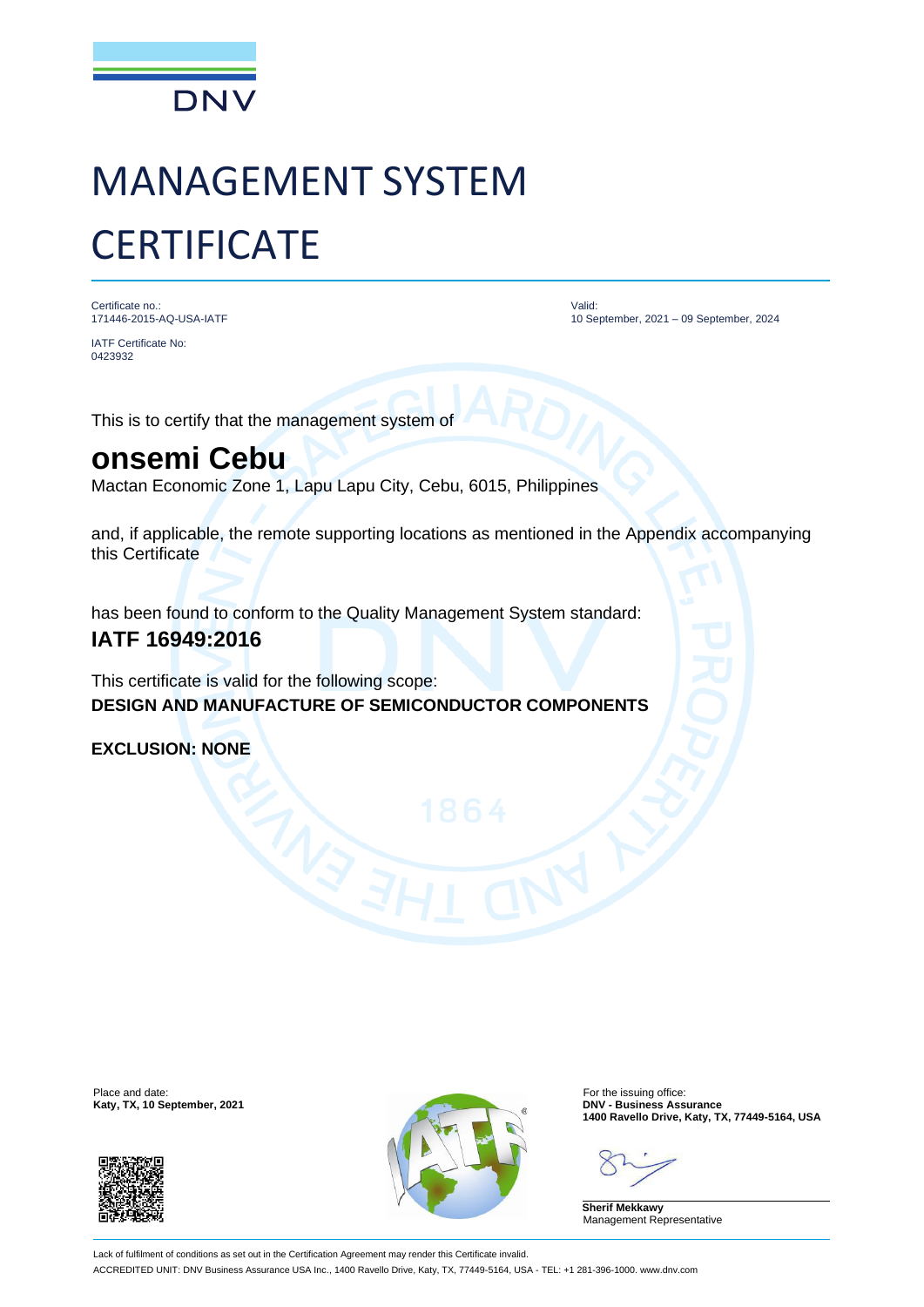

Certificate no.: 171446-2015-AQ-USA-IATF IATF Certificate No: 0423932 Place and date: Katy, TX, 10 September, 2021

## **Appendix to Certificate**

#### **onsemi Cebu**

Remote Support Locations included in the certification are as follows:

| <b>Site Name</b>              | <b>Site Address</b>                                                                                                 | <b>RSL Activities</b>                                                                                                                                                                                                                                                   | <b>Certification</b><br><b>Body</b> |
|-------------------------------|---------------------------------------------------------------------------------------------------------------------|-------------------------------------------------------------------------------------------------------------------------------------------------------------------------------------------------------------------------------------------------------------------------|-------------------------------------|
| onsemi Limerick               | Loughmore Avenue, Raheen<br>Business Park, Limerick, Ireland,<br>85008                                              | <b>Product Design</b>                                                                                                                                                                                                                                                   | <b>DNV</b>                          |
| onsemi Munich                 | Einsteinring 28, 85609 Aschheim<br>München, Germany                                                                 | <b>Sales</b>                                                                                                                                                                                                                                                            | <b>DNV</b>                          |
| onsemi Roznov - Design        | 1. máje 2594, 75661 Rožnov pod<br>Radhoštěm, Czech Republic                                                         | Product Design, Information<br>Technologies                                                                                                                                                                                                                             | <b>DNV</b>                          |
| onsemi Singapore              | 10 Ang Mo Kio Street 65 #03-06/08<br>Techpoint, 569059, Singapore                                                   | Product Design, Sales, Supplier<br>Management                                                                                                                                                                                                                           | <b>DNV</b>                          |
| onsemi Cebu - AAI             | AAI Freight Management Center,<br>Bo. Ibo, Mactan, Lapu Lapu City,<br>Cebu 6015, Philippines                        | Warehousing                                                                                                                                                                                                                                                             | <b>DNV</b>                          |
| onsemi Corporate Headquarters | 5005 East McDowell Road,<br>Phoenix, AZ, 85008, USA                                                                 | <b>Contract Review, Customer</b><br>Service, Information Technologies,<br>Laboratory, Logistics, Management<br>Review, Policy Making, Product<br>Design, Quality System<br>Management, Sales, Strategic<br>Planning, Supplier Management,<br><b>Warranty Management</b> | <b>DNV</b>                          |
| onsemi Bucheon                | 55, 850 Beon-gil, Pyeongcheon-ro<br>Wonmi-gu, Bucheon-si, Gyeonggi-<br>do, 14487, Korea                             | Product Design                                                                                                                                                                                                                                                          | <b>DNV</b>                          |
| onsemi Oudenaarde             | Westerring 15, 9700 Oudenaarde,<br><b>Belgium</b>                                                                   | Process Design                                                                                                                                                                                                                                                          | <b>DNV</b>                          |
| onsemi Ayutthaya              | Bang Pa-In Industrial Estate (FZ)<br>605-606 Moo 2, T Klongiig,<br>Amphur Bang Pa-In, Ayutthaya,<br>Thailand, 13160 | Product Design, Supplier<br>Management                                                                                                                                                                                                                                  | <b>DNV</b>                          |
| onsemi Beijing                | Room516,5/F, Block A, Innovation<br>Plaza, Tsinghua Science Park<br>Haidian District Beijing China<br>100084        | <b>Sales</b>                                                                                                                                                                                                                                                            | <b>DNV</b>                          |
| onsemi Bengaluru              | Prestige Saleh Ahmed 01-06 Floor,<br>#105, Infantry Road, - 65001,<br>Bengaluru, India                              | Sales                                                                                                                                                                                                                                                                   | <b>DNV</b>                          |
| onsemi Bundang                | 7F & 9F, Hunus Bldg., 93<br>Baekhyeon-ro, Bundang-gu,<br>Seongnam-si, Gyeonggi-do, Seoul,<br>13595, Korea           | <b>Customer Service, Sales</b>                                                                                                                                                                                                                                          | <b>DNV</b>                          |
| onsemi Kokomo                 | 2529 Commerce Drive, Suite B,<br>Kokomo, IN, 46902, USA                                                             | Sales                                                                                                                                                                                                                                                                   | <b>DNV</b>                          |

Lack of fulfilment of conditions as set out in the Certification Agreement may render this Certificate invalid.

ACCREDITED UNIT: DNV Business Assurance USA Inc., 1400 Ravello Drive, Katy, TX, 77449-5164, USA - TEL: +1 281-396-1000. www.dnv.com